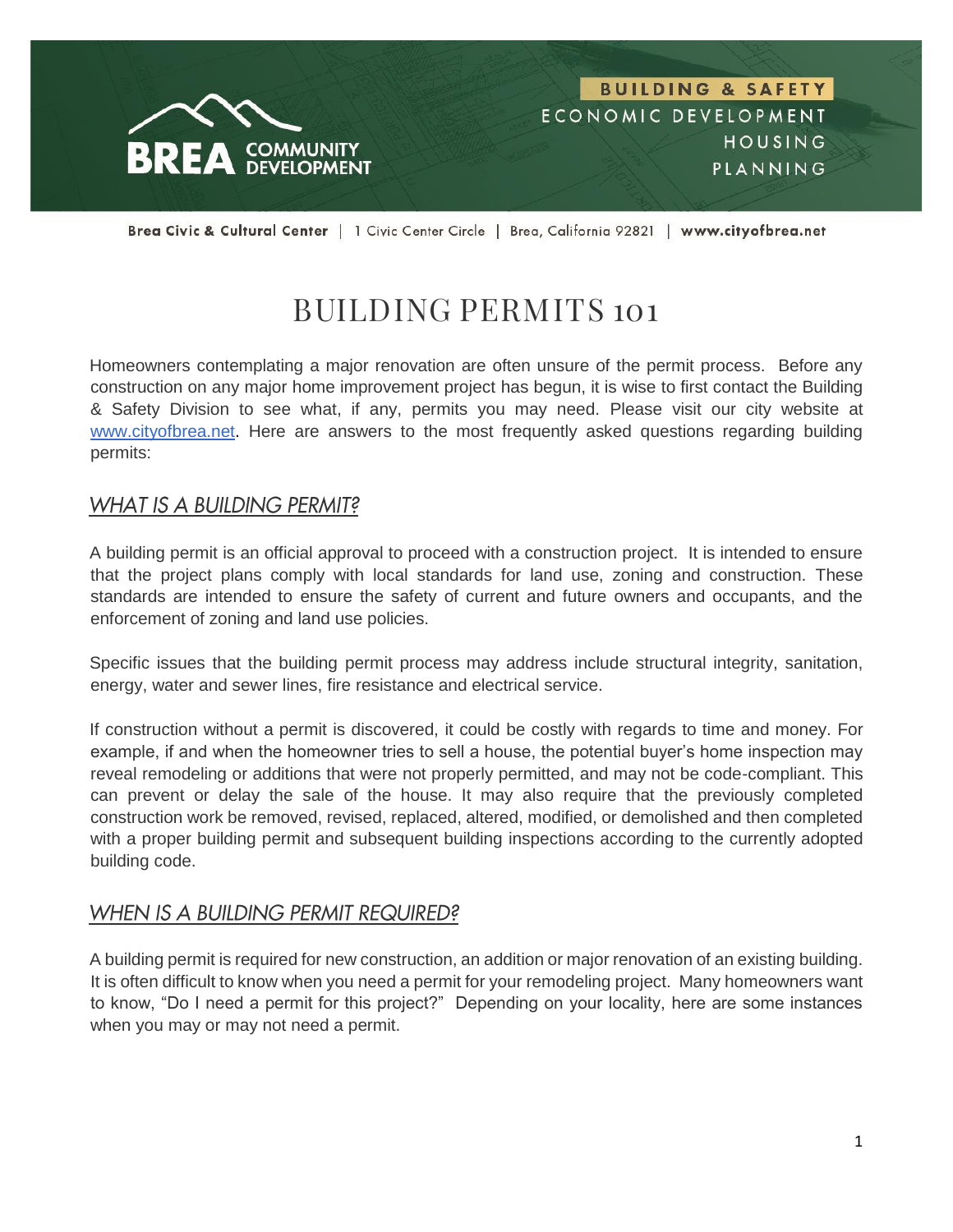#### **You will need a permit when:**

- $\checkmark$  Building a new patio cover or enclosing an existing patio cover
- ✓ Installing a new pool and/or barbeque island
- $\checkmark$  Installing a new landscaping system that include electrical, drainage or plumbing (including sprinkler systems)
- ✓ Converting the use of a garage to an office, gym or non-garage use
- $\checkmark$  Demolishing a load–bearing wall
- $\checkmark$  Changing the roofline of a house
- $\checkmark$  Installing a new roof
- $\checkmark$  Installing or replacing a new window or door
- $\checkmark$  Altering the footprint (exterior outline) of the house
- $\checkmark$  Installing new electrical wiring, or upgrading electrical panel
- $\checkmark$  Installing or replacing heating and air conditioning units
- $\checkmark$  Clearing or replacing sewer lateral line
- $\checkmark$  Upgrading or relocating plumbing fixtures
- ✓ Parking a roll-off storage bin or dumpster on a public street.
- $\checkmark$  Replacing, upgrading, or adding a water heater

#### WHEN IS A BUILDING PERMIT NOT NEEDED?

## **Building:**

- One-story detached accessory structures used as tool and storage sheds, playhouses and similar uses, provided the floor area does not exceed 120 square feet (11 m2).
- Fences not over 6 feet high (1829 mm) (constructed of materials other than concrete block, concrete, or masonry).
- $\bullet$ Retaining walls that are not over 4 feet (1219 mm) in height measured from the bottom of the footing to the top of the wall, unless supporting a surcharge.
- $\bullet$ Sidewalks and driveways not more than 30 inches (762 mm) above adjacent grade, and not over any basement or story below and are not part of an accessible route. *It may be necessary for the homeowner to obtain a Public Works Permit for sidewalks and driveways in the public right-of-way*
- $\bullet$ Painting, papering, tiling, carpeting, cabinets, counter tops and similar finish work.
- Prefabricated swimming pools accessory to a Group R-3 occupancy that are less than 24 inches (610 mm) deep, do not exceed 5,000 gallons (18 925 L) and are installed entirely above ground.
- Shade cloth structures constructed for nursery or agricultural purposes, not  $\bullet$ including service systems.
- Swings and other playground equipment accessory to detached one- and twofamily dwellings (not allowed in front yard).
- $\bullet$  . Window awnings supported by an exterior wall that do not project more than 54 inches (1372 mm) from the exterior wall and do not require additional support of Groups R-3 and U occupancies.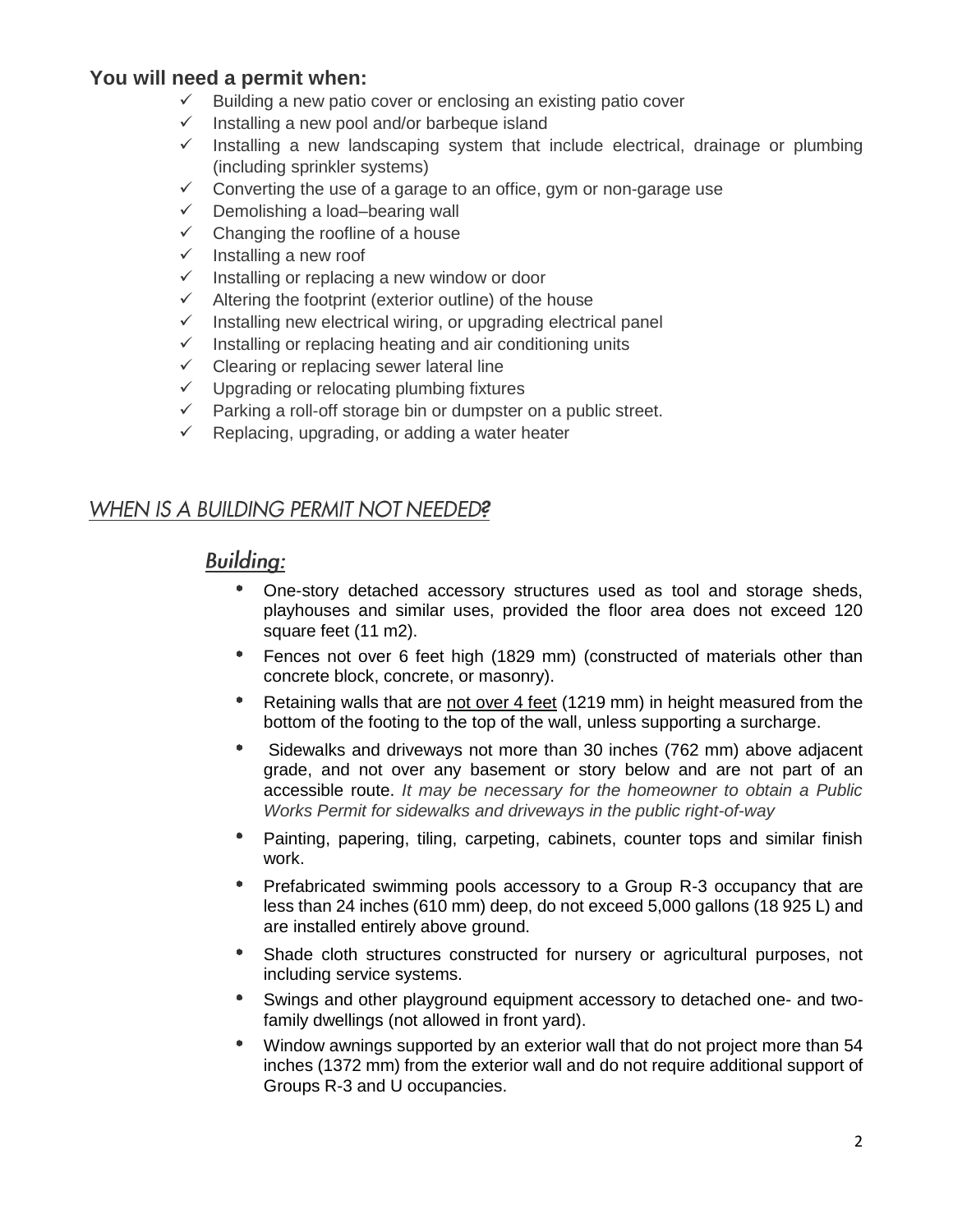$\bullet$ Non-fixed and movable fixtures, cases, racks, counters and partitions not over 5 feet 9 inches (1753 mm) in height.

## Electrical:

- **Repairs and maintenance:** Minor repair work, including the replacement of lamps or the connection of approved portable electrical equipment to approved permanently installed receptacles.
- $\bullet$  . **Radio and television transmitting stations:** The provisions of this code shall not apply to electrical equipment used for radio and television transmissions, but do apply to equipment and wiring for a power supply and the installations of towers and antennas.
- **Temporary testing systems:** A permit shall not be required for the installation of any temporary system required for the testing or servicing of electrical equipment or apparatus.

#### Gas:

- Portable heating appliance.
- Replacement of any minor part that does not alter approval of equipment or make such equipment unsafe.

#### Mechanical:

- Portable heating appliance, portable ventilation/cooling equipment.
- Steam, hot or chilled water piping within any heating or cooling equipment regulated by this code.
- Replacement of any part that does not alter its approval or make it unsafe.
- Self-contained refrigeration system containing 10 pounds (5 kg) or less of refrigerant and actuated by motors of 1 horsepower (746 W) or less.

# Plumbing:

- The stopping of leaks in drains, water, soil, waste or vent pipe, provided, however, that if any concealed trap, drain pipe, water, soil, waste or vent pipe becomes defective and it becomes necessary to remove and replace the same with the new material, such work shall be considered as new work and a permit shall be obtained and inspection made as provided in this code.
- $\bullet$ The clearing of stoppages or the repairing of leaks in pipes, valves or fixtures and the removal and reinstallation of water closets, provided such repairs do not involve or require the replacement or rearrangement of valves, pipes or fixtures.

# HOW DO I OBTAIN A BUILDING PERMIT?

Before applying for and submitting plans for the permit, you may be required to receive approval for your project from the City of Brea Planning Commission or City of Brea Planning Division.

Obtaining a building permit begins with completing an application and submitting four (4) sets of 24" x 36" plans (minimum). The Construction Permit Application is available online at [www.cityofbrea.net](http://www.cityofbrea.net/) or at the front counter of the Building & Safety Division on the  $3<sup>rd</sup>$  floor of the Civic Center.

Structural addition or alteration plans will need to be submitted along with a site plan to the Building & Safety Division for plan check. Standard plumbing, electrical, mechanical and some demolition permits may be issued over-the-counter.